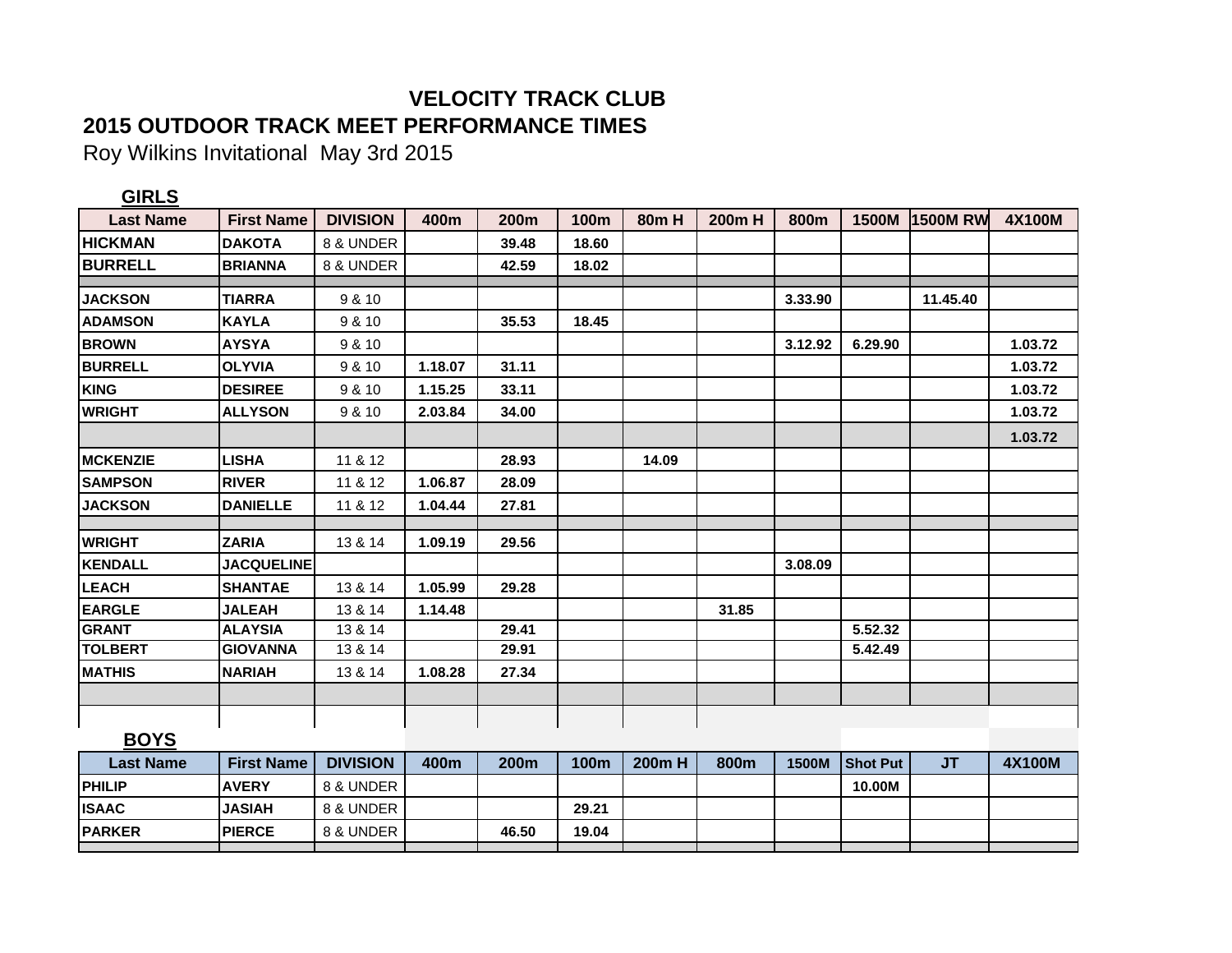| <b>CALDWELL</b>              | <b>JULIAN</b>    | 9 & 10  | 1.15.50 | 30.97 |       |       |         |         |       |        | 1.02.97 |
|------------------------------|------------------|---------|---------|-------|-------|-------|---------|---------|-------|--------|---------|
| <b>LINDO</b>                 | <b>DONTAE</b>    | 9 & 10  |         |       |       |       | 2.56.37 | 5.19.72 |       |        | 1.02.97 |
| <b>LOVE-ANDERSON</b>         | <b>MATTHIAUS</b> | 9 & 10  |         |       |       |       | 3.12.09 |         | 4.19M |        |         |
| <b>OGUNWOMOJU</b>            | <b>JOHN</b>      | 9 & 10  | 1.35.40 | 35.50 |       |       |         |         |       |        | 1.02.97 |
| <b>INGRAM</b>                | <b>JORDAN</b>    | 9 & 10  |         |       |       |       |         | 5.40.15 |       |        | 1.02.97 |
| <b>MOORE</b>                 | <b>JAYSIAH</b>   | 9 & 10  | 1.37.50 | 34.65 |       |       |         |         |       |        |         |
|                              |                  |         |         |       |       |       |         |         |       |        | 1.02.97 |
| <b>SHAND</b>                 | <b>KASEAM</b>    | 11 & 12 |         |       |       |       |         |         | 7.12M | 12.73M |         |
| <b>GRAVES</b>                | <b>LADAN</b>     | 11 & 12 |         | 36.94 | 16.15 |       |         |         |       |        |         |
| <b>JAMES</b>                 | <b>TRE'VON</b>   | 13 & 14 | 1.06.60 | 29.57 |       |       |         |         |       |        |         |
| <b>WEBSTER-RUTLED JOSEPH</b> |                  | 13 & 14 | 1.08.27 | 28.31 |       |       |         |         |       |        |         |
| <b>JAMES</b>                 | <b>DAIJON</b>    | 13 & 14 |         |       | 18.30 |       |         |         | 5.28M |        |         |
| <b>SAMUELS</b>               | <b>JORDAN</b>    | 13 & 14 |         |       |       |       |         |         |       |        |         |
| <b>CADIZ-DOMVILLE</b>        | <b>KRISTIAN</b>  | 13 & 14 | 1.01.82 | 25.92 |       |       |         |         |       |        |         |
| <b>SWIFT-HENRY</b>           | <b>ADRIAN</b>    | 13 & 14 | 1.17.35 |       |       | 34.24 |         |         |       |        |         |
| <b>BINGHAM</b>               | <b>JESHON</b>    | 13 & 14 |         | 33.67 | 17.04 |       |         |         |       |        |         |
| <b>JONES</b>                 | <b>LADARIUS</b>  | 15 & 16 | 1.02.25 |       | 12.81 |       |         |         |       |        |         |
| <b>GORDON</b>                | <b>DARIUS</b>    | 15 & 16 |         |       |       |       | 2.16.17 | 4.50.50 |       |        |         |
| <b>DACOSTA</b>               | <b>DANTE</b>     | 15 & 16 |         | 23.80 | 12.25 |       |         |         |       |        |         |
| <b>JACKSON</b>               | <b>CHARLES</b>   | 15 & 16 |         |       | 13.15 |       |         |         |       |        |         |
|                              |                  |         |         |       |       |       |         |         |       |        |         |
| <b>INGRAM</b>                | <b>TYRON</b>     | 17 & 18 |         | 24.22 | 11.46 |       |         |         |       |        |         |

**Highlighted = Top #3Performances @ AAU Meet**